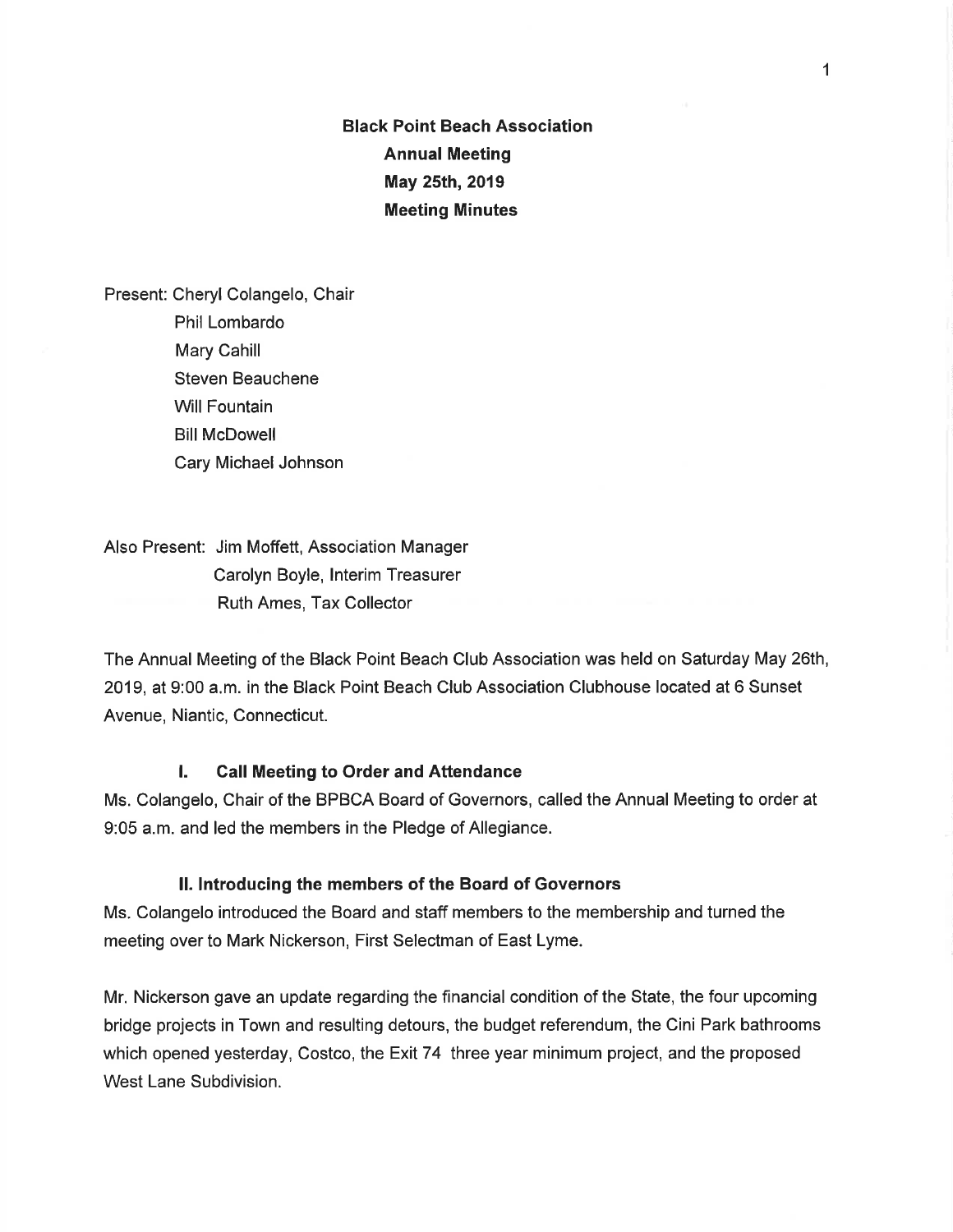Mr. Nickerson called for audience questions.

- o Cary Michael Johnson (aka Mike Johnson), BOG member asked about Plan B- the living coastline planning program and Mr. Nickerson replied that he didn't know; it hasn't hit his desk yet.
- A member who didn't identify herself asked if the chain on West Lane is going to stay down and Mr. Nickerson replied that the Town is not involved in the local politics given that the lane is private.
- Cindy Trocki of 22 Blue Heron Road asked about West Lane and said if it was paved privately, why are taxes not being paid by Old Black Point? She said the Assessor said that Old Black Point doesn't pay taxes on their portion while New Black Point pays on their one foot strip; they would like to make sure the Assessor is assessing that land and that Old Black Point is paying the taxes they should be responsible for. She also asked about when the right of way was given to the Town and if Black Point pays taxes on that road or if it is just the right of way (that was given to the Town)? Ms. Trocki asked if Black Point owns the land underneath the roads.
- Mr. Nickerson explained that these are questions for the Assessor. Ms. Trocki replied that the Assessor doesn't want to talk with her and Mr. Nickerson said he would happy to walk into the Assessor's office with her, to seek those answers. He said he can schedule a meeting so they can sit down with the Assessor and discuss this. Mr. Nickerson asked that if anyone has questions or concerns about any item in Town, that they call him so that the matter can be discussed with whatever relevant Department Heads needed.
- Ms. Trocki asked about the water and sewer area that is available to each municipality and that she still hasn't received an answer from Brad Kargl. She said the West Lane Development would be cutting into the water and sewer that belongs to the Black Point Beach Association when Old Black Point should be utilizing their own. Mr. Nickerson said it does exist within the sewer shed and they're therefore able to obtain it. He asked that she call his office on Tuesday so they can sit down with Brad and discuss this.

Ms. Colangelo suggested a moratorium on this topic since this is not the forum to discuss this. She said these are legitimate concerns but this is an annual meeting and there are many items on the agenda.

A member who didn't identify himself asked when Costco is scheduled to open and Mr a Nickerson replied that they're saying November 1st.

Mr. Nickerson thanked the members for their time and left the meeting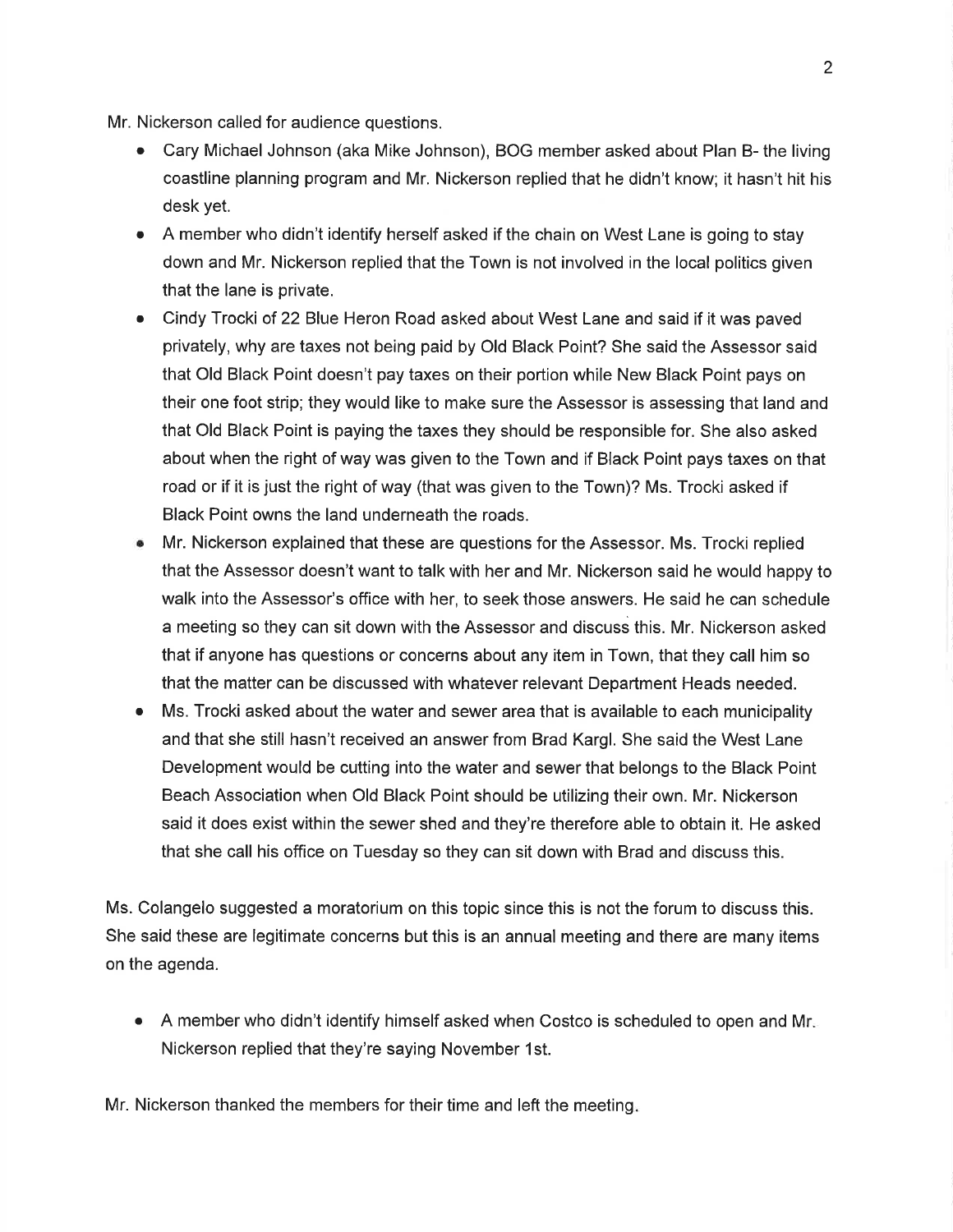### lll. Comments from the Ghair

Ms. Colangelo said she wanted to briefly discuss the BOG losses and gains:

- o Kevin Callahan resigned due to health concerns and she acknowledged all the hard work Mr. Callahan did as Chair and for the Board as well as the membership. Ms. Colangelo noted that Mr. Callahan provided the Association with a new sense of community and volunteerism.
- o Ms. Colangelo said she wanted to give a aside to Suzanne Smith who has kept the Clubhouse immaculate.
- o Ronnie Phelps who was our liaison to Club has resigned from the Board effective today. Ms. Colangelo noted she offered a lot of expertise, time and organization in renewing the Club as well as obtaining new staff and getting them trained.
- Maureen Lowney who served for four years as Secretary and recently as Treasurer, has resigned. Ms. Colangelo noted that she was a great resource for the Board, a phenomenal organizer, and went above and beyond for both her paid and volunteer positions.
- Mary Cahill temporarily resigned as Ex-Officio but Ms. Colangelo was able to get her to withdraw her resignation.
- o Cary Michael Johnson is filling in for the remainder of Mr. Callahan's term.
- Brooke Stevens is our new Recording Secretary.
- Carolyn Boyle has agreed to be interim Treasurer so they we may have some consistency and get through the Summer before seeking a permanent replacement.
- Jim Moffett who was Beach Manager last year is now Association Manager and has already done a tremendous amount of work.
- o Nadia Banever and Erica Garnett have been hired as Co-Directors for the Club Program; they're both teachers, have a great deal of experience and are a dynamic combination.

Ms. Colangelo added that taking over as Chair was daunting and wants to thank everyone for their support and assistance and that she anticipated a lot more conflict due to issues regarding families and communities. She said that almost every meeting everyone modeled courtesy, patience and reasonable discussion and she is very thankful.

### lV. Pier Repair Presentation

Ms. Colangelo explained that they did a slight change in order to accomodate the guests in attendance for the pier presentation; the potential project will be detailed, the membership will ask any questions they may have, but the actual pier discussion will occur later in the meeting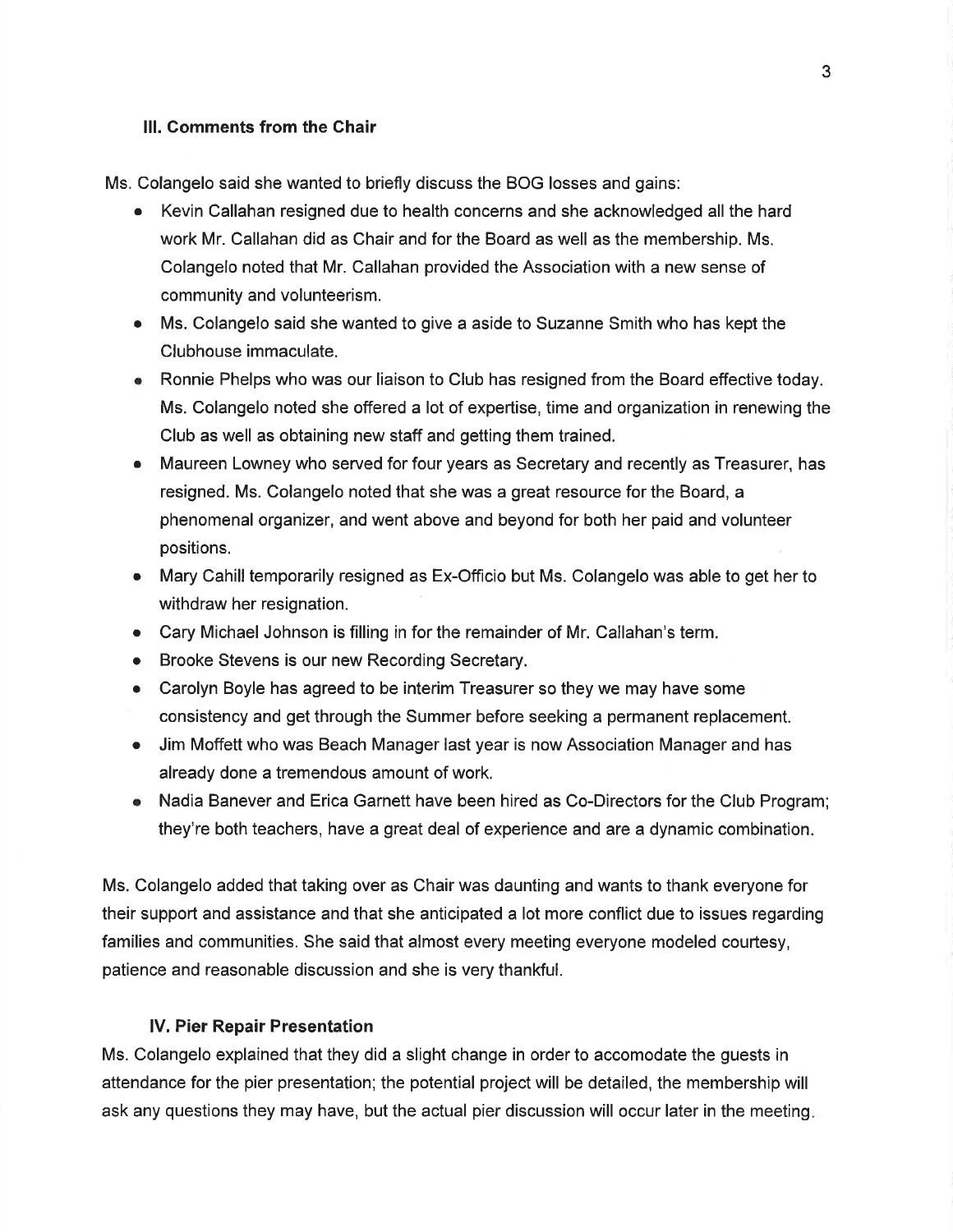Mr. Beauchene thanked Ms. Colangelo for steering the ship in Mr. Callahan's absence and noted she has done a great job. He gave a brief explanation about the condition of the pier and named the other Pier Subcommittee members- Will Fountain, Phil Lombardo, John Campion, Bob Kallaugher, Mike Johnson, Jim Moffett and Ronnie Giannamore.

Mr. Beauchene briefly discussed the four bids received and why the Subcommittee chose the proposal they did after much review; the decision was based on cost, feasibility, future maintenance, anticipated life expectancy, likelihood of obtaining permitting and the quality of workmanship of the contractor. He introduced the three team members who submitted the proposal they liked:

- 1. Charles Brown- President and Professional Engineer from GNCD Consulting Engineers; he will be handling the design phase if the membership approves the project.
- 2. Keith Nielson- President and Professional Engineer from Docko; he will be obtaining the permitting for the pier renovation.
- 3. Rich Pinder from Pinder Construction; he will be handling the construction phases.

Mr. Neilson came forward to give a brief presentation and shared some of the following:

- They are well versed in the climate conditions of this area.
- o Paramount concern is expendancy so the project can be completed for utilization next year.
- Their goal was to make the work as economical as possible while being strong enough to withstand the climate.
- o They evaluated the condition of the structure; the construction will make the best use of the existing structure supplementing materials like the steel siding on the north side, a new concrete slab on the top, elevation for better performance
- o They reviewed the permitting options with DEEP.
- The construction timing is a key part of the project; if approved they're hoping for a September start date and the weather and tide will determine how quickly the project is completed.

Mr. Neilson turned the presentation over to Charles Brown, who is the principal responsible for the finite design, and he shared some of the following:

o They have 50 years experience on shoreline Connecticut, mostly focusing on construction.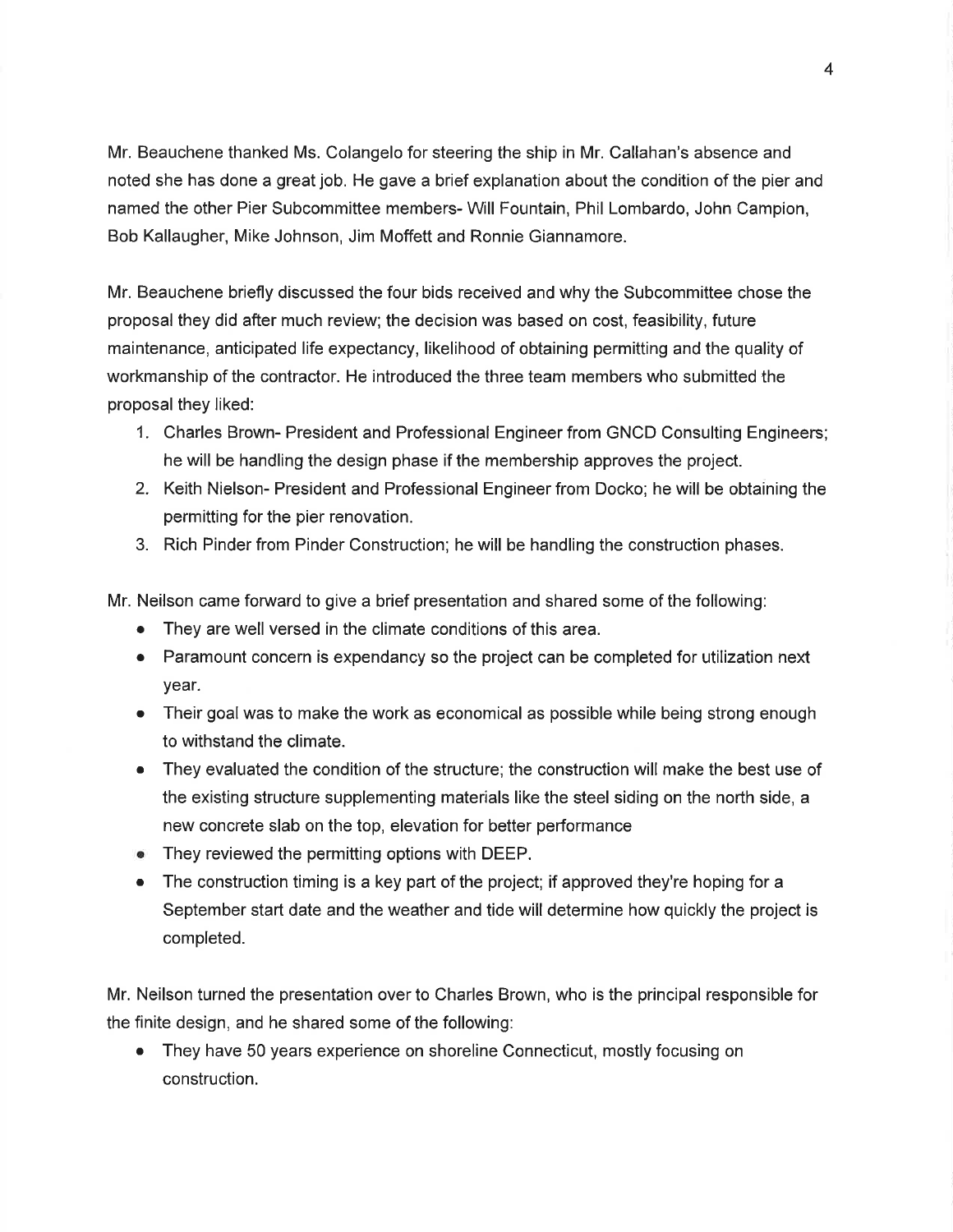- o The steel sheet pilings is reaching the end of its life, which is the primary problem with the pier..
- There are settlement problems between the slabs as well as bug gaping holes; they intend to add additional steel sheet piling walls to.rectify this.
- Routing and concrete pouring will solidify the pier.
- The grade of the slab will be raised 11 inches, which is the maximum the DEEP allows.

Rich Pinder came forward and shared that he's been in the marine construction business for 42 years. He detailed where the access will be and said the main staging area will be in the northern part of the parking lot. Mr. Pinder showed the membership some photos to give them a better understanding of the scope of work.

Mr. Brown discussed the cost of the project:

- o Design, suruey and permitting costs are \$76,000.
- $\bullet$  The construction is \$548,000 which includes a 5% contingency.
- o Total cost complete and delivered is \$651,000.

Mr. Beauchene called for questions from the membership.

1. Peter Baril of 17 Seaview Avenue asked if the \$651 ,000 is the guaranteed maximum and Mr. Nielsen said at this time, yes and explained the intent of the contingency is to offset any unforeseen circumstances or changes in cost of materials. Mr. Baril said that any contract should be reviewed by legal counsel and he suggested that the BOG have someone with expertise with engineering act as a liaison to the Design Team for the Board.

Mr. Baril asked if there is any subsurface exploration and quality control. Mr. Nielsen said detailed the high quality materials they anticipate using. He added they will do the subsurface exploration necessary to ensure that they can drive the steel sheets to the proper docks.

Mr. Baril asked about the proposed concrete plug on the south side and Mr. Pinder detailed the hose they have to fill the area and noted that great care is taken when trimming concrete to ensure that you consistently get it through all the stone work.

2. Sharon Sklar of 20 Sunrise Avenue asked if there is a issue in regards to how long the permits take and whether the price quote includes those permits. Mr. Nielsen said the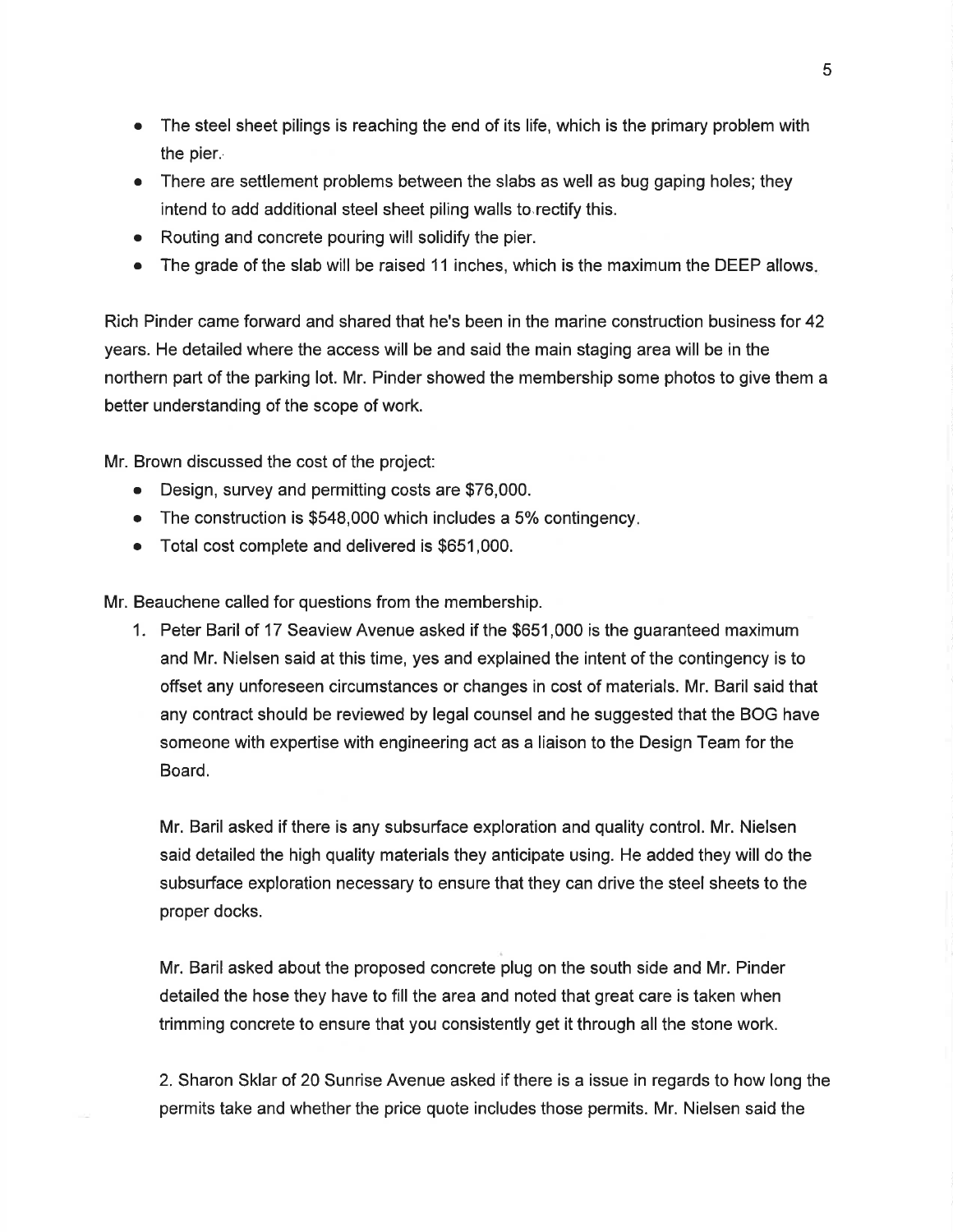price includes the permits and the DEEP certification of permission process is by law a maximum of 45 days; there is an allowance for an additional 45 days if needed.

3. Alice Baril of 17 Seaview Avenue asked if the beach will be able to be used during the work. Mr. Nielsen said the Team would meet with the Pier Committee to determine when the beach will be closed.

4. Colleen Chapin of 53 East Shore Drive asked what the pros and cons are of doing this project this year, as opposed to next year? She asked how long the permits stay open and asked about the cost of maintenance downstream. Mr. Pinder said maintenance will be the only thing they have to worry about for the next 25 years is the epoxy and areas that might rust; the concrete surface probably has a lifespan of 40-50 years, if not more and the expansion joints on top will probably last 10-15 years. Mr. Pinder said it's important to note that these are minimal costs.

Mr. Beauchene said that other than safety, an additional concern may be a 10% increase in price. He said this company may not want to perform this job in the future and it's plausible that DEEP could have a moratorium on rebuilding seawalls; if a rebuild is required due to greater damage DEEP may not allow it since they generally prefer rehabs as opposed to rebuilds.

Mr. Neilson stressed that they've already done a great deal of research in regards to the best materials to use for the project, and this is one of the most economical approaches.

5. Cindy Trochi of 22 Blue Heron Road asked what kind of prep work or cleaning is done prior and Mr. Pinder said a new sheet piling will be installed on the north side but there is no necessity to do any type of cleaning or pressure washing.

6. Suzanne Smith of 35 Sea Crest Avenue asked what the ends will look like and if more rocks will be utilized. Mr. Nielsen said the steel piling will not wrap around the existing dock and DEEP determines the size and amount of stone that can be put in there.

7. Matthew Borelli of 53 lndianola Road said he has great support and approval for the Committee that worked on this- the process is very complex and said that they ask questions about the process but don't understand the answers due to the complexity.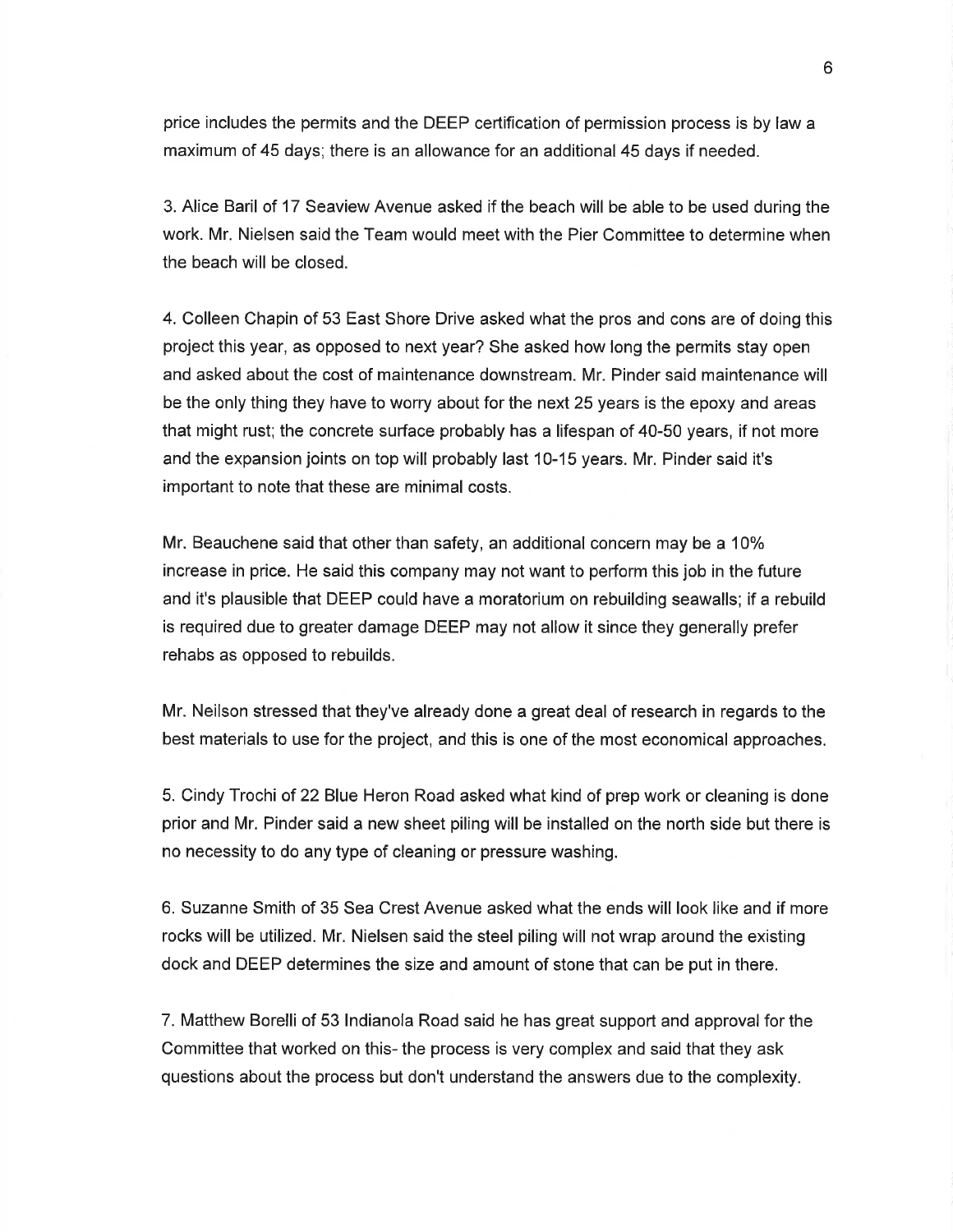8. Sebastian Bellaire asked about the process of just letting the pier go. Mr. Beauchene said they looked into that as a worse case scenario; it would be \$200-\$250,000 just to remove the steel. He said he would rather spend the money and have something than spend half the amount, and have nothing.

9. Pam Ucello of 30 lndianola Road asked what the estimated life is and Mr. Beauchene said the original incarnation is a 70-78 year old structure so rehab with quality materials would add 50 years at the most.

10. Tony Parisi of 74 East Shore Drive asked how we plan on paying for this and Mr Beauchene said that will be discussed later in the meeting.

### V. Nominations to the Board of Governors

Ms. Golangelo opened the floor for nominations to the Board of Governors for three full three-year terms and one two-year term,

Ms. Colangelo noted that her, Will Fountain and Steve Beauchene's terms are up and the two-year vacancy is to finish off Ronnie Phelps' term; normally the Board of Governors would fill the two-year term themselves, but given the timing they will take nominations for this spot along with the others.

- Mary Lou Weidl of 22 Indianola Road nominated Matthew Borrelli of 15 Indianola Road.
- o David Weiss of 1 Blue Heron Gourt nominated Bob Trocki of 22 Blue Heron Court.
- Joan Hayes of 51 Whitecap Road nominated Cheryl Colangelo for a second term.
- o Nancy Flynn of 7 lndianola Road nominated Rick Diachenko of 26 Sunrise Avenue.
- John Cellino of 60 East Shore Drive nominated Tom Sheehan of 18 Indianola Road.
- o Ray Lillos of 39 Whitecap Road nominated Steve Beauchene for a second term.
- Beth Brucker of 28 South Trail nominated Will Fountain for a second term.

Nominations closed, there being no other nominations. The membership casted their votes.

## Vl. Budget Discussion; Vote

Carolyn Boyle, Interim Treasurer reviewed the budget for the membership. She noted that members received a copy of the proposed budget in the call to meeting and that the proposed mill rate is 1.48; this is basically an operating budget. Ms. Boyle shared some of the following: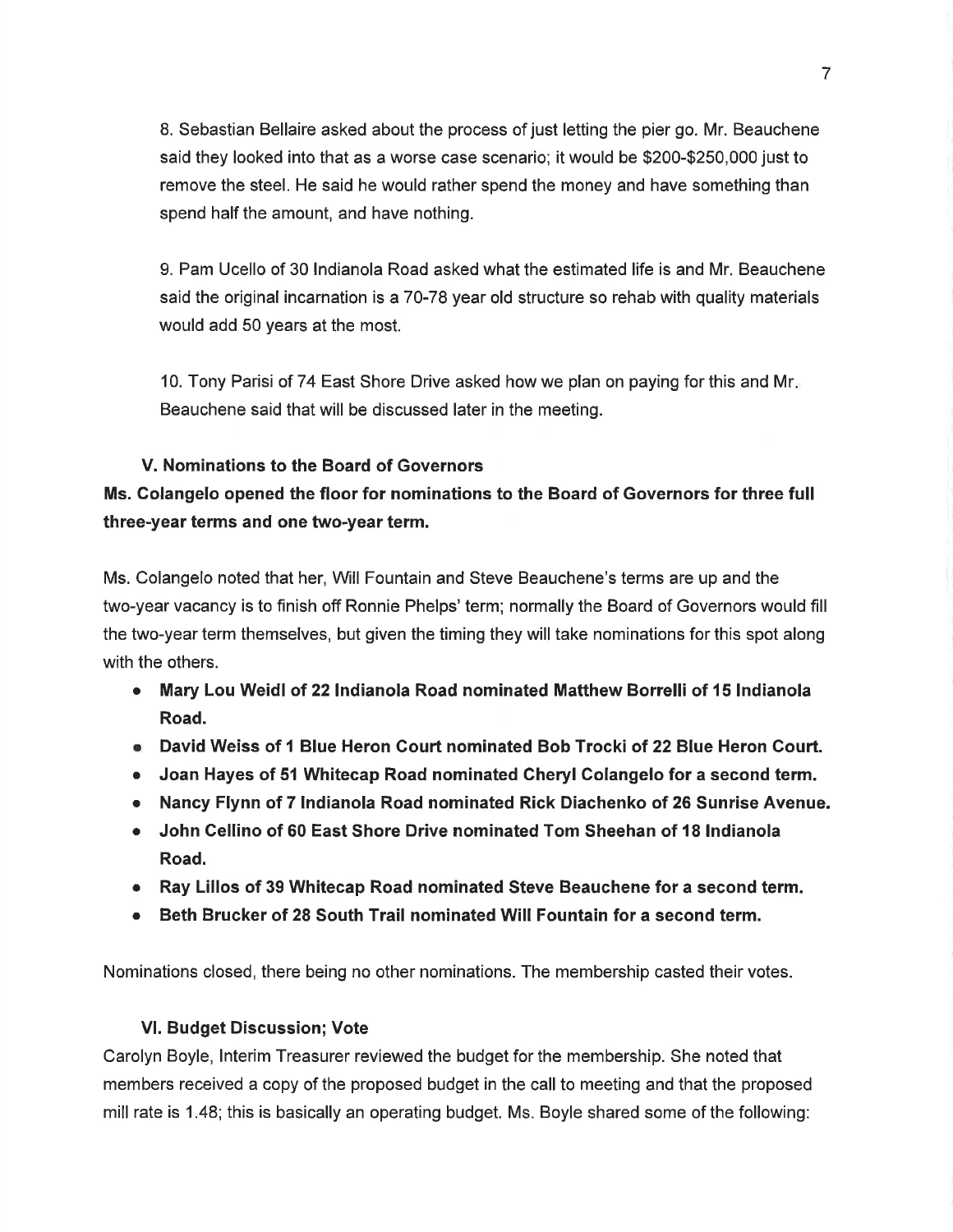- . There were a lot of zoning applications this year so they increased the proposed budget to \$10,000.
- We're proposing more income for the Rec Program; we've revamped the program, added staff and are hoping for more participation. The fees will fund the \$25,650 we're estimating.
- There are few outstanding taxes because of Ms. Ames' due diligence.
- Not many rentals this year so are being conservative with estimating that income.
- We are earmarking \$25,000 in our fund balance as a contingency in the event of any emergencies.
- The \$90,000 allocation for preliminary pier costs is coming from the fund balance and not the mill rate.
- $\bullet$  lnsurance has gone up a little and we're anticipating legal fees to go down slightly.
- We've tried to be conservative with expenses since we knew we were proposing the pier project.
- Grounds maintenance has gone down a bit since we've have now caught up with work that had been behind.
- o Waterfront maintenance is up a little.
- o Utilities have gone up due to an increase in both price and the use of the Clubhouse.
- o Most other expenses are remaining the same.
- $\bullet$  We have some personnel changes- we had a Waterfront Supervisor last year which has now become a Association Manager. We have Beach Patrol and Co-Directors for the Rec Program.

Ms. Boyle opened the floor to questions.

1. Cheryl Bruce of 53 Sea Spray Avenue said she has questions regarding the Rec Program contractual services. She said a \$4,800 increase is a significant change.

Ms. Boyle explained they're doing more with personnel and services and Ronnie Phelps came forward and detailed the program.

Ms. Bruce said the total increase is almost \$11,000 and Ms. Boyle explained the membership concern that more money is being taken in for the program than being spent; this is a year of change but we will be able to find a balance.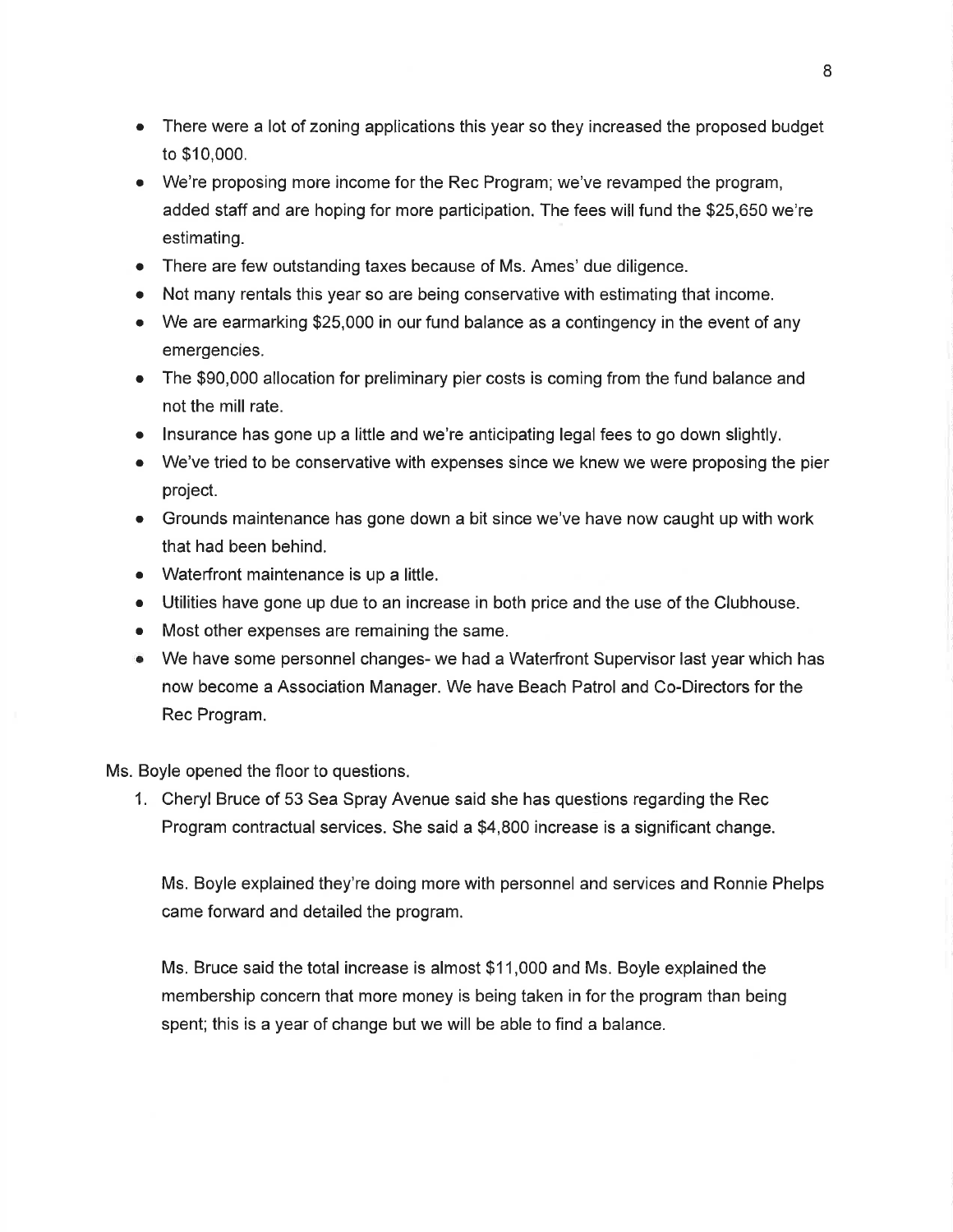Mr. Lombardo added that there are two parts to this- fees have increased for the Club and the concern that the program is a profit center; expenses are higher but so is the income and the goal is for it to be a wash.

- 2. Sandy Sheehan asked if the \$90,000 goes to the bottom line of the pier and Ms. Boyle explained the \$90,000 will be covered under the pier funding which will be a separate assessment with its own mill rate; it was done like this in March because we didn't know at that time how we were going to handle it.
- 3. Matthew Borrelli of 15 lndianola Road asked if there had been consideration in reducing the cost of the Rec Program so that more kids participate. He asked when the Association will get a capital improvement plan outside of the pier. He noted that they should be voting on two budgets- a capital budget and operating budget. Ms. Boyle said a capital budget is something the Board can address in the future; she is here to present the operating budget.
- 4. Bob Trocki of 22 Blue Heron Road said if \$90,000 is taken out there is not sufficient contingency available. He said he doesn't want to see the contingency run too low and discussion followed.

5. Sally Cini of 28 Sea Breeze Avenue asked about the \$3,500 under personnel services which

is now \$22,000. Ms. Boyle explained this is unanticipated personal and the two Co-Directors for the revamped Rec Program.

- 6. Susan Daly of 7 Brightwater Road asked if enough money is budgeted for legal fees given the proposed West Lane Subdivision. Ms. Boyle responded that this is a question for the Board, they will be consulting with a land use attorney but in the meantime, this is sufficient to see us through.
- 7. Roxanne Nelson of 2 East Shore Drive said she is still unclear about the Rec Program and further discussion followed.

Ray Lillis of 39 Whitecap Road moved to approve the FY 2019-2020 budget. Ed Zito of 57 Nehantic Trail seconded the motion.

The membership casted their votes.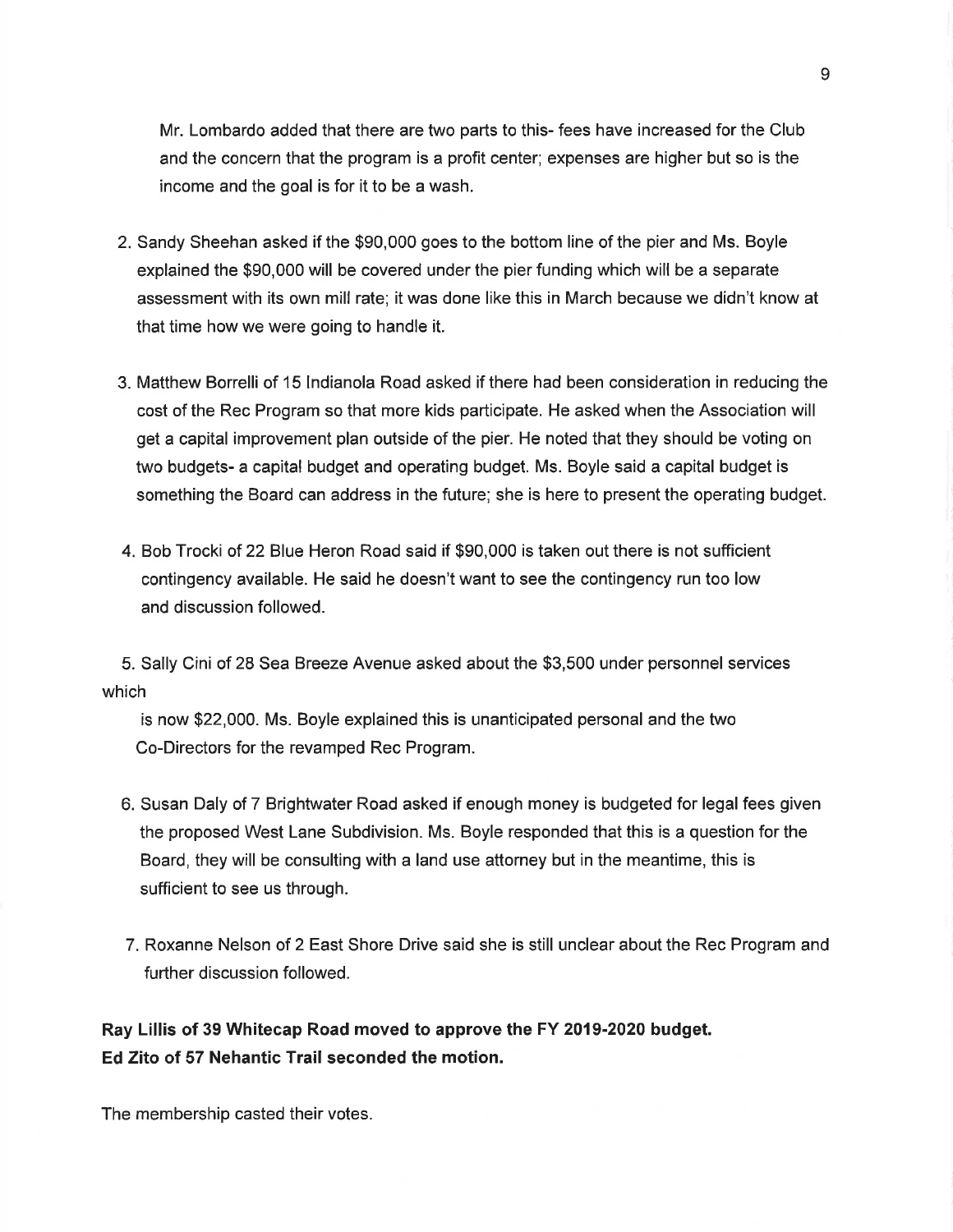## Vll. Pier Discussion and Vote

Mr. Beauchene reviewed the cost of the pier for the membership. He explained that he felt the project should have its own contingency and said they were thinking about taking \$100,000 from capital reserve would bring it the cost down to \$605,800; if \$100,000 is taken from the fund balance, anything not spent would be returned. He noted the 4.3 increase in mill and that prices for this project are valid for this year only.

Mr. Beauchene called for public comments or questions.

- 1. Alice Baril of 17 Sea View Avenue asked if they've decided to hire a firm for oversight of the project. Mr. Beauchene said he thinks it would be prudent but is not aware of the associated cost and it would have to be researched.
- 2. Sue Chodorov of 61 Sea View Avenue said the mill rate on Ms. Boyle's budget is 1.48 and asked if the additional mill rate for the pier would be added on top of that. Ms. Boyle explained that they will get two bills- the regular bill for taxes and a second assessment biil.
- 3. Bob Trocki of 22 Blue Heron Road asked about the 4.3 mill rate in relation to <sup>a</sup> percentage of nonpayment rate; if 10% don't pay, how is that handled. Ms. Boyle said we are a tax district and people can not choose to not participate and not pay; the property would be liened and incur fees, interest and foreclosed upon if necessary. Discussion followed.
- 4. Colleen Chapin of 53 East Shore Drive said it has been 10 minutes since we heard the mill rate would increase by 4.3 and asked if the Board thinks this is an appropriate amount of time for each member to determine their personal finances is going to be on this? She asked if it's better to wait two weeks to fufther understand this and have a vote after everyone is fully informed?
- 5. Cindy Trocki of 22 Blue Heron Road asked if the pier is finished up in December how are we going to know that it will hold up. Mr. Beauchene said this is a one year warranty.

# Ed Cosgrove moved to close the pier project discussion in order for the members to cast their votes.

Tom Hayes of 51 Whitecap Road seconded the motion.

# Vlll. Board of Governors Election Results

The Ballots were counted and the results were presented:

1. Gheryl Colangelo- 105 votes; Elected, 2nd three-year term.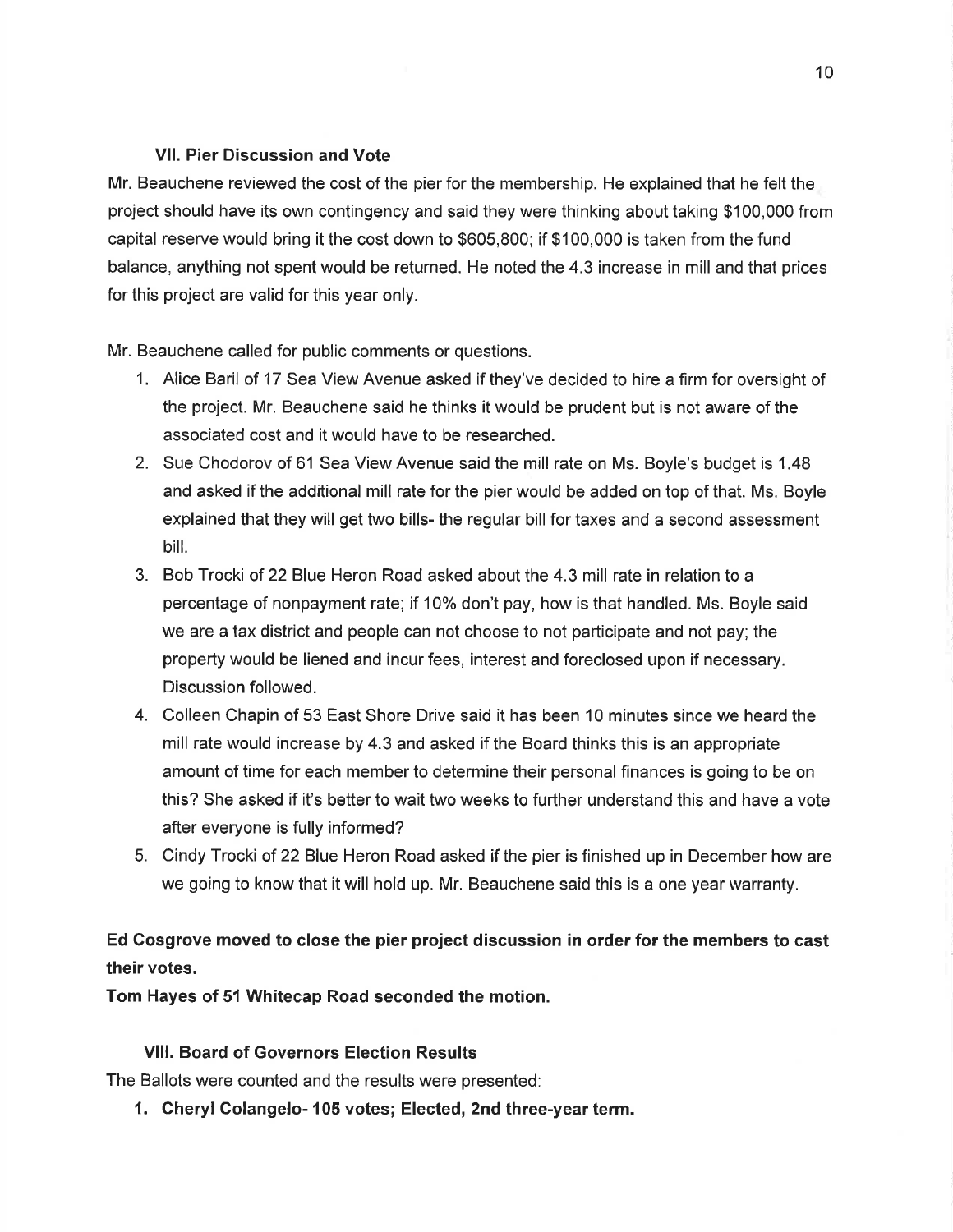- 2. Will Fountain- 108 votes; Elected, 2nd three-year term.
- 3. Steve Beauchene- 104 votes; Elected, 2nd three-year term.
- 4. Tom Sheehan- 78 votes; Elected, two-year term.
- 5. Rick Diachenko- 60 votes
- 6. Bob Trocki- 52 votes
- 7. Matt Borrelli- 43 votes

### lX. Additional Gomments from the Chair

Ms. Colangelo clarified that the Board of Governors email is BOGS@blackpointbeachclub.com and discussed some of the improvements such as the Men's Club climbing wall.

The Budget and Pier Votes were counted and the results were posted

# Budget Votes: 128 yay, 3 Nay. The FY 2019-2020 budget has passed. Pier Votes: 1 16 yay, 17 Nay. The Pier rehabilitation project has been approved.

The Board discussed Whitecap parking and Ms. Colangelo reminded the members that golf carts can't be driven at night. She shared that Bill McDowellwill be the new Kayck person.

Ms. Colangelo invited Jim Fox, Chairman of the Black Point Beach Club Zoning Board to speak. Mr. Fox introduced himself to those members who may not know him and shared that he has been Zoning Chair for the last three years. He explained how the Zoning Board updated the regulations during the last year and have decided to further examine them this year; they're taking a proactive approach and anticipating as opposed to reacting. Mr. Fox encouraged member participation and said there will be a couple of vacancies to fill. He thanked the Membership for their time.

## o Cahill Scholarship

Wendy Bourget speaking for the Cahill Black Point Education Fund announced the two winners for this are

- 1. Stephen Laffen- grandson of Brendan and the late Maureen Fox
- 2. Michael Stam- grandson of Elizabeth O'Brien

Ms. Bourget detailed their accomplishments, thanked all of the essay readers, and all the students who took the time to write their essays.